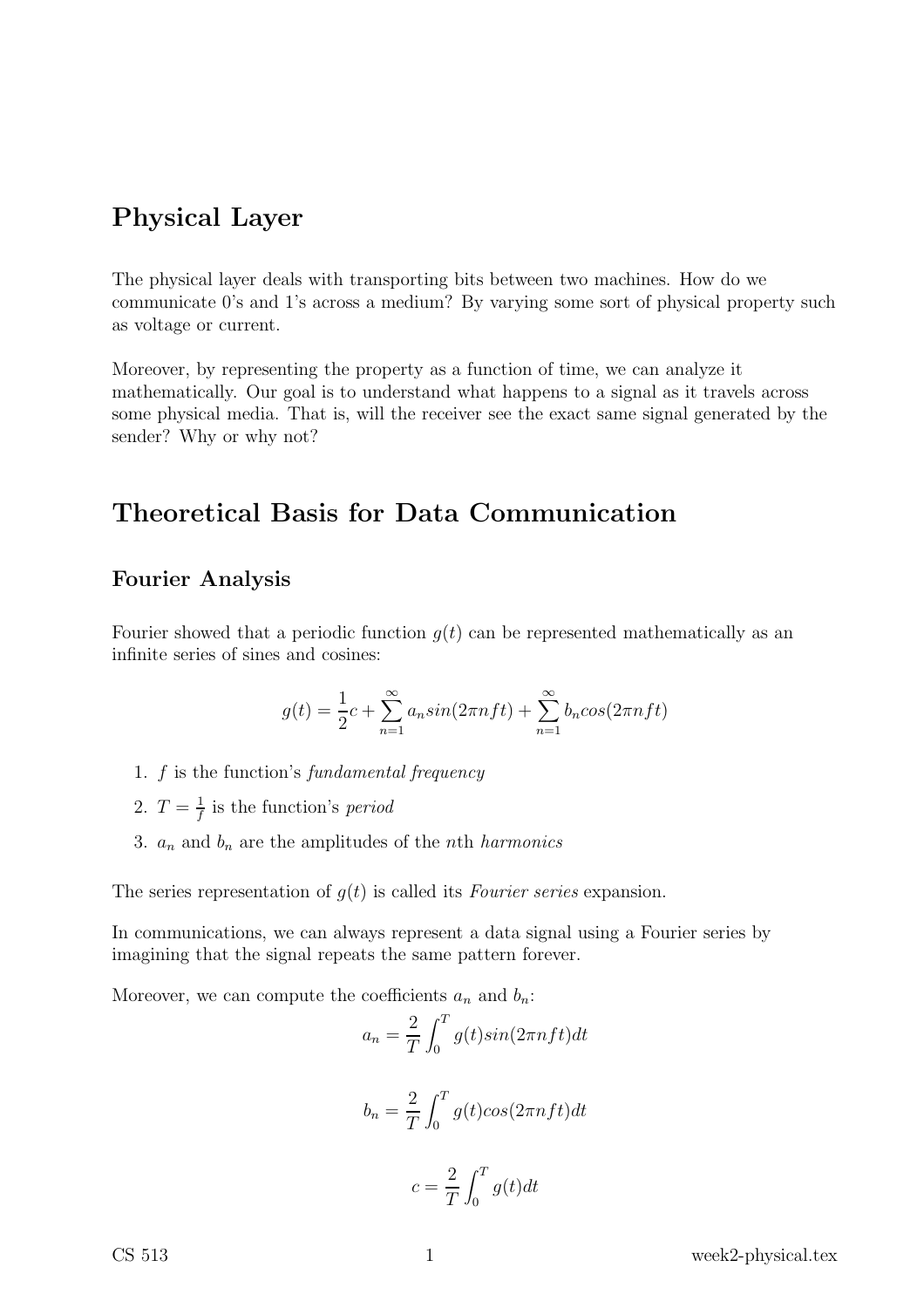For instance, suppose we use voltages (on/off) to represent "1"s and "0"s, and we transmit the bit string "011000010'. The signal would look as follows:

Recall (from calculus):

- 1. the derivative of  $sin(x) = cos(x)dx$
- 2. the derivative of  $cos(x) = -sin(x)dx$

$$
a_n = \frac{2}{T} \int_0^T g(t) \sin(2\pi n f t) dt
$$

$$
=\frac{2}{T}\left[\int_1^3\sin(2\pi nft)dt+\int_6^7\sin(2\pi nft)dt\right]
$$

$$
= \frac{2}{T} \frac{-1}{2\pi n f} \cos(2\pi n f t)|_{1,6}^{3,7}
$$

$$
= \frac{-1}{\pi n f T} [cos(2\pi n f3) - cos(2\pi n f) + cos(2\pi n f7) - cos(2\pi n f6)]
$$

 $f = 1/8$ 

$$
= \frac{1}{\pi n} [\cos(\pi n/4)) - \cos(3\pi n/4) + \cos(6\pi n/4) - \cos(7\pi n/4)]
$$

Similarly,

$$
b_n = \frac{1}{\pi n} [\sin(3\pi n/4)) - \sin(\pi n/4) + \sin(7\pi n/4) - \sin(6\pi n/4)]
$$

And

$$
c = \frac{2}{T} \int_0^T g(t)dt = \frac{2}{T}3 = \frac{6}{T} = \frac{3}{4}
$$

CS  $513$  week2-physical.tex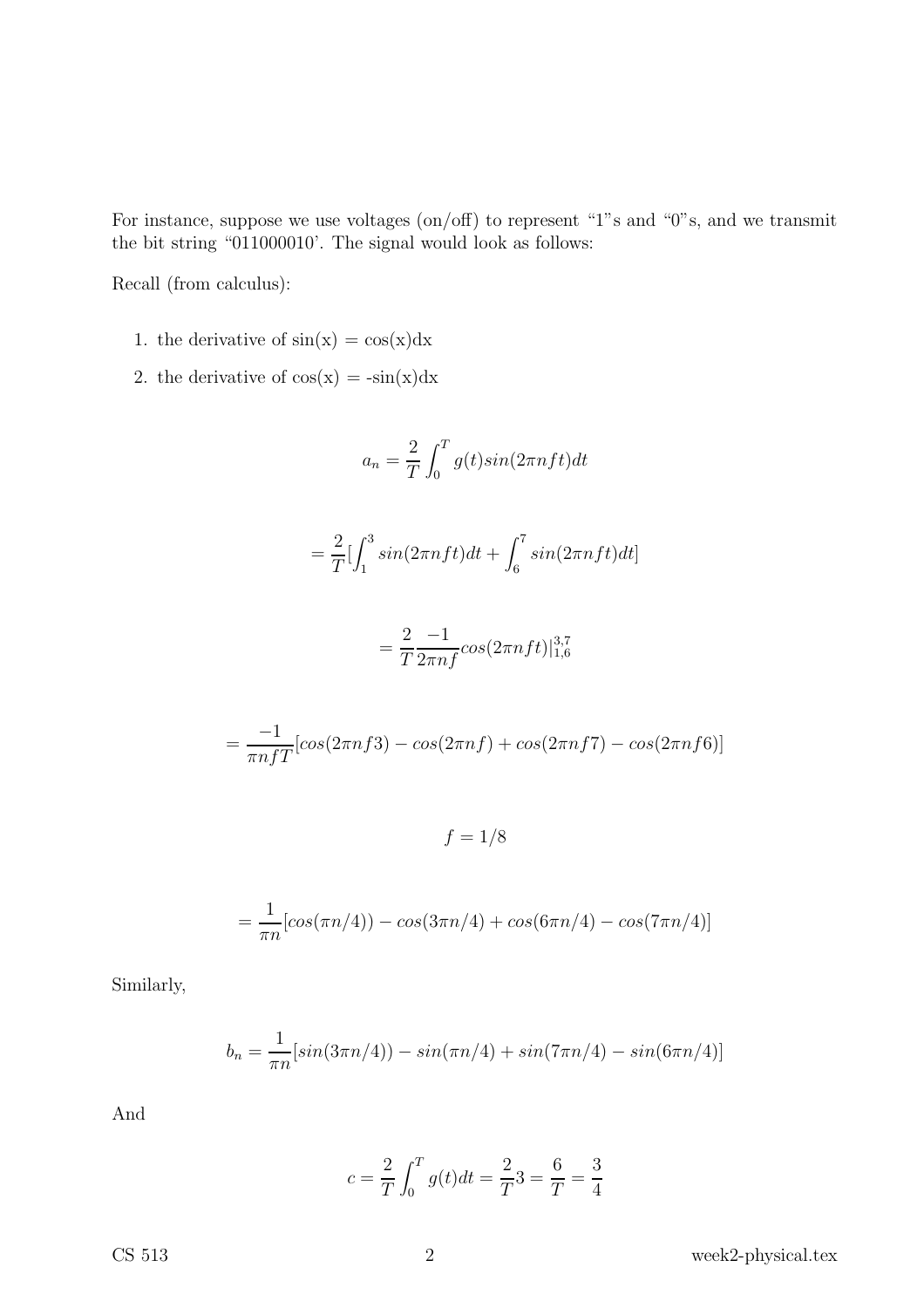#### Points to note about the Fourier expansion

- 1. The more terms in the expansion, the more exact our representation becomes.
- 2. The expression  $\sqrt{a_n^2 + b_n^2}$  represents the amplitude or energy of the signal (e.g., the harmonics contribution to the wave).

In our example, the amplitude consists of  $a_n$  and continually gets smaller. (The  $b_n$ term is always zero.) Here, as in most cases, the first harmonics are the most important ones.

So what does this have to do with data communication? The following facts are important:

- 1. Signals attenuate (strength of signal falls off with distance) during transmission. How much attenuation occurs? The exact amount is dependent on physical properties of the medium.
- 2. Distortion results because attenuation is non-uniform across the frequency spectrum; some frequencies distort more than others. That is, the signal doesn't distort uniformly. If every component decreased by the same amount, the signal would be weaker, but not distorted, and amplifying the signal would restore it. Because the received signal is distorted, however, amplification simply magnifies the distortion and probably won't help.
- 3. A transmission medium carries signals lying within in a spectrum or range of frequencies; the absolute width of the spectrum is called the bandwidth of the channel. In other words, most channels completely attenuate (e.g. chop off) frequencies beyond some threshold value.

What does this mean in terms of Fourier harmonics? In terms of fundamental frequencies of a Fourier representation, higher harmonics get completely chopped off during transmission and are not received at the receiving end!

Conclusion: it's essentially impossible to receive the *exact* signal that was sent. The key is to receive enough of the signal so that the receiver can figure out what the original signal was.

Note: "bandwidth" is an overloaded term. Engineers tend to use bandwidth to refer to the spectrum of signals a channel carries. In contrast, the term "bandwidth" is often also used to refer to the data rate of the channel, in bps.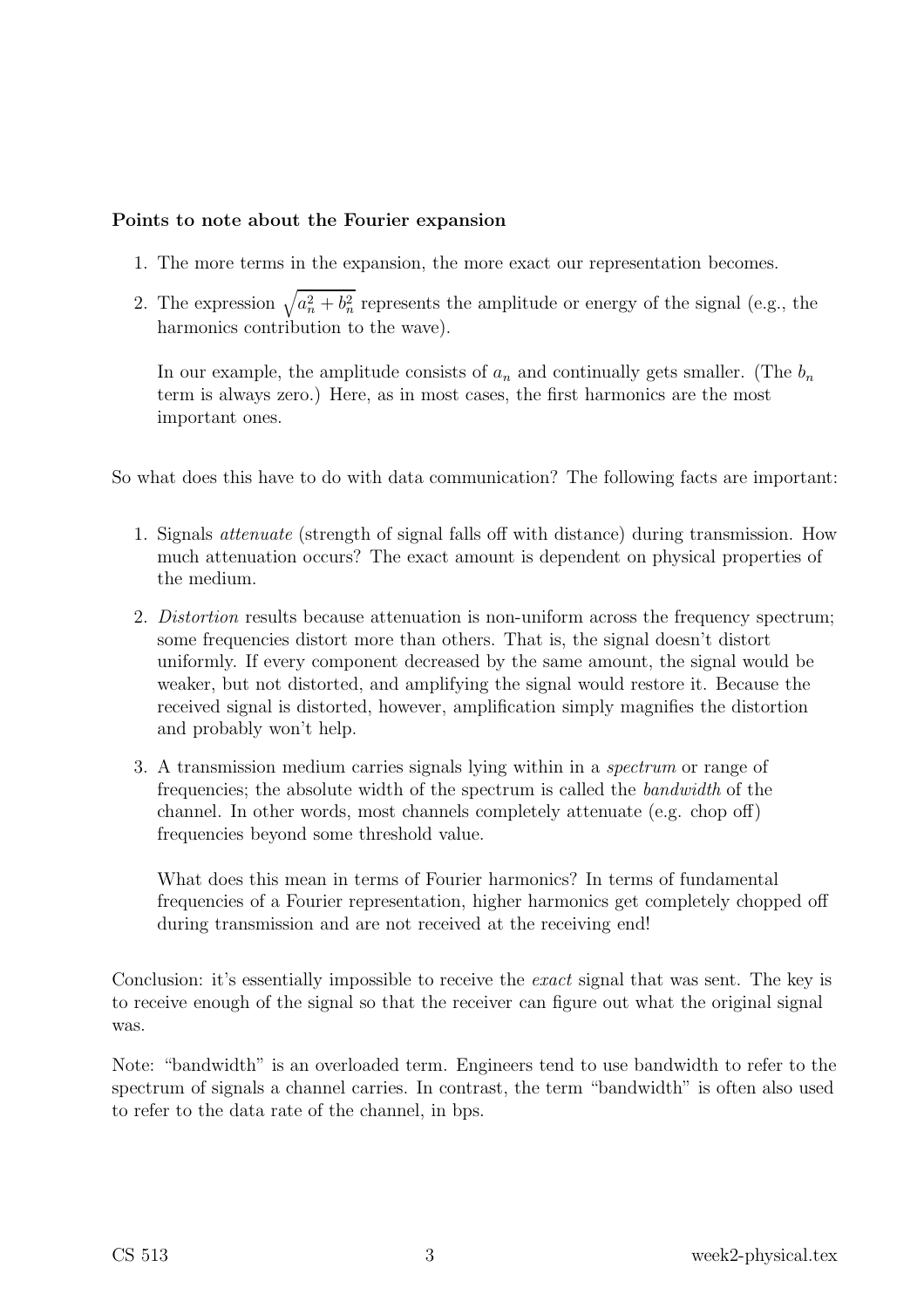### Factors determining the rate of data transmission

- 1. The baud rate (also known as the modulation rate) refers to the maximum rate at which the signal changes value (e.g., switches voltages). For example, if "0"s and "1"s were represented as  $+5V$ ,  $-5V$ , respectively, the baud rate would refer to the number of times per second the signal switches as its transmitting a string of alternating 0's and 1's. Note that we can potentially achieve a higher data rate by switching the voltage faster.<sup>1</sup>
- 2. The encoding method determines the amount of information carried in one baud.

In our example we encoded only one bit of information (0 or 1). How can we encode 2 bits worth of information in one baud? Use 4 different voltage levels. For example, 0, 1, 2, 3 could be represented as  $-10$ ,  $-5$ ,  $+5$  and  $+10$  volts respectively.

Note: baud rate is not the same thing as the data rate. For a given baud rate, we can increase the data rate by changing the encoding method (subject to Nyquist and Shannon limits, of course.)

<sup>&</sup>lt;sup>1</sup>Note, however, that Nyquist or Shannon may have something to say about this.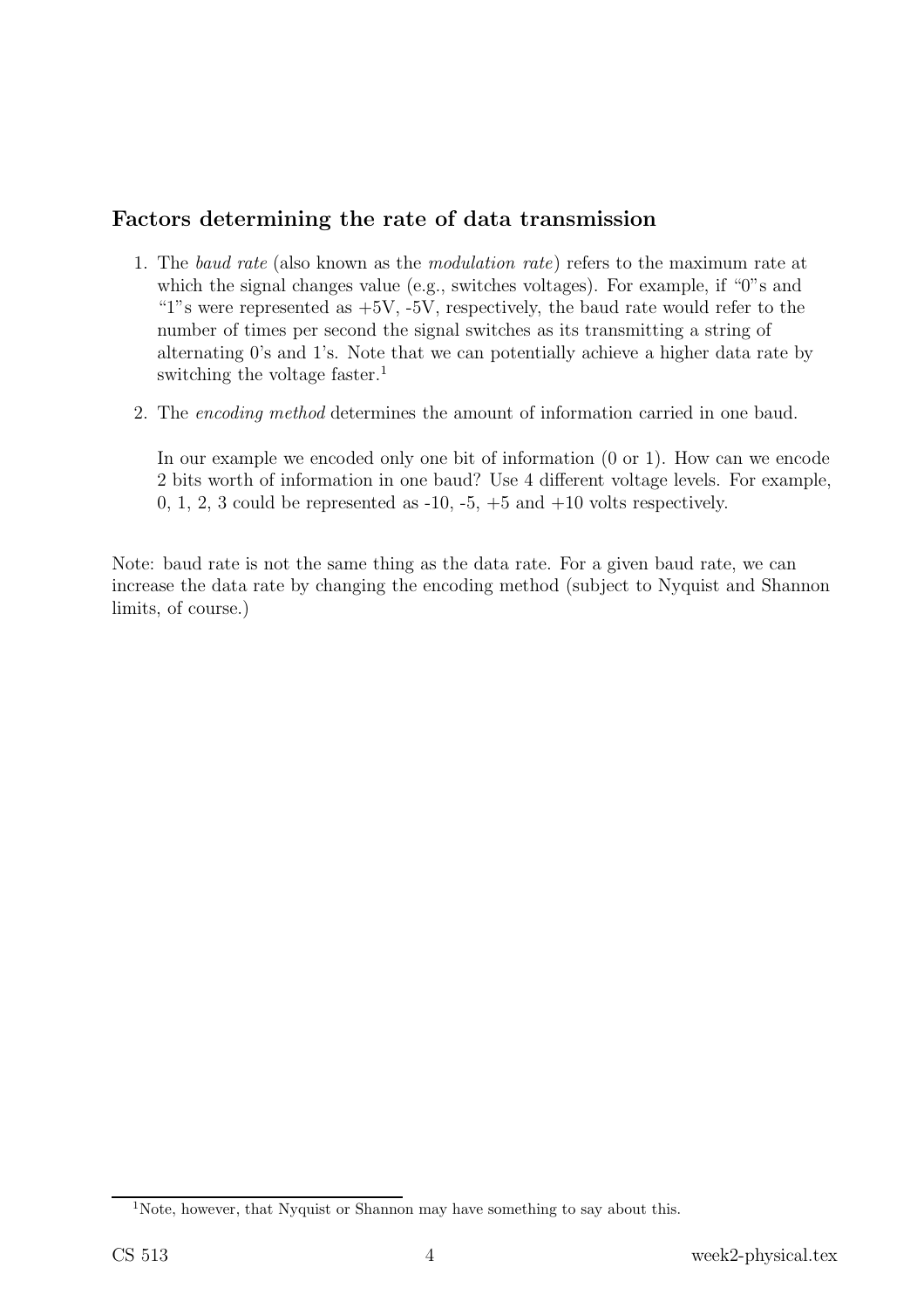### Voice Grade Lines

What kind of data rate can we achieve using voice-grade phone lines?

The phone system is designed to carry human voices (not data!), and its bandwidth line is limited to about 3 kHz.

Suppose that we have a bit rate of b bits/sec (assume only encode one bit of data per baud).

- 1. For 8 bits of data, the fundamental frequency  $F$  would be  $b/8$  Hz.
- 2. Because the phone line attenuates frequencies above 3 kHz, the number of the highest harmonic passed through is  $3000/F = 3000/(b/8) = 24000/b$ .
- 3. At 1200 baud, the fundamental frequency is  $1200/8 = 150Hz$ , and the highest numbered harmonic passed is  $24000/1200 = 20$ . That is, only the first 20 terms of the Fourier series are relevant; the phone line will chop off all higher numbered terms.

| The following table gives more values (Figure 2-2) |  |  |  |
|----------------------------------------------------|--|--|--|
|                                                    |  |  |  |

| Baud  | Fundamental   | Number of      |
|-------|---------------|----------------|
| Rate  | Harmonic (Hz) | Harmonics sent |
| 1200  | 150           | 20             |
| 2400  | 300           | 10             |
| 4800  | 600           | 5              |
| 9600  | 1200          | 2.5            |
| 19200 | 2400          | 1.25           |
| 38400 | 4800          | .625           |

Will we be able to send data at 38,400 baud? No! It should be clear that sending data at 38400 baud over a voice grade line simply won't work. Even at 9600 baud only the first and second harmonic are transmitted, and the signal will be severely distorted. It is unlikely that the receiver will be able to recognize the signal as intended.

Must use better encoding schemes for higher data rates.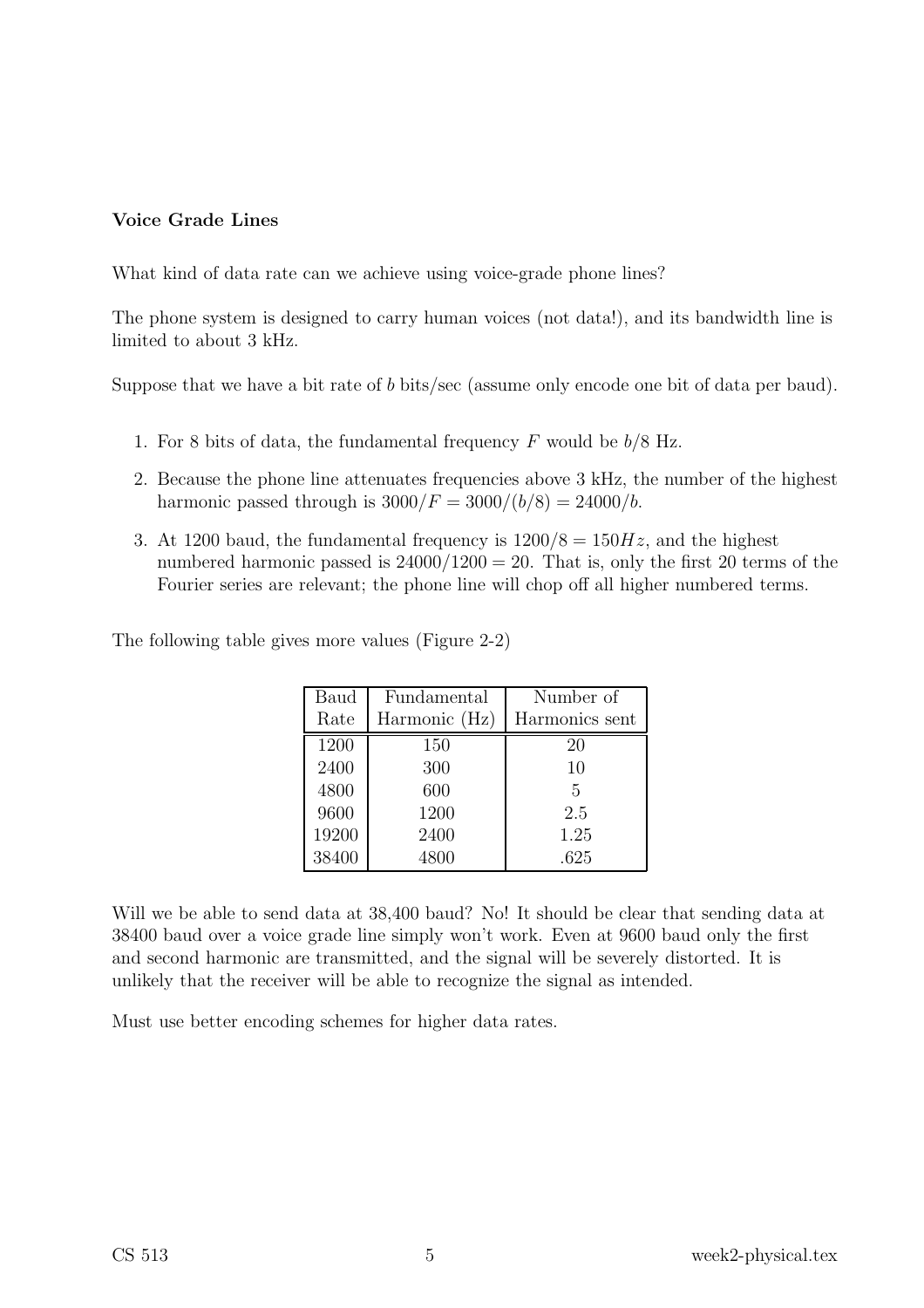## Maximum Data Rate of a Channel

Nyquist (1924) studied the problem of data transmission for a fine bandwidth noiseless channel. Nyquist states:

1. If a signal has been run through a low-pass filter of bandwidth  $H$ , the filtered signal can be completely reconstructed by making 2H samples.

The important corollary to Nyquist's rule is that sampling more often is pointless because the higher frequencies have been filtered out.

2. If the encoding signal method consists of V states:

maximum data rate =  $2H \log_2 V$  bps

What's the maximum data rate over phone lines? Going back to our telephone example, Nyquist's theorem tells us that a one-bit signal encoding can produce no better than:  $2 \times 3000 \times \log_2 2 = 6000$ bps.

But there is a catch. In practice, we don't come close to approaching this limit, because Nyquist's rule applies only to noiseless channels.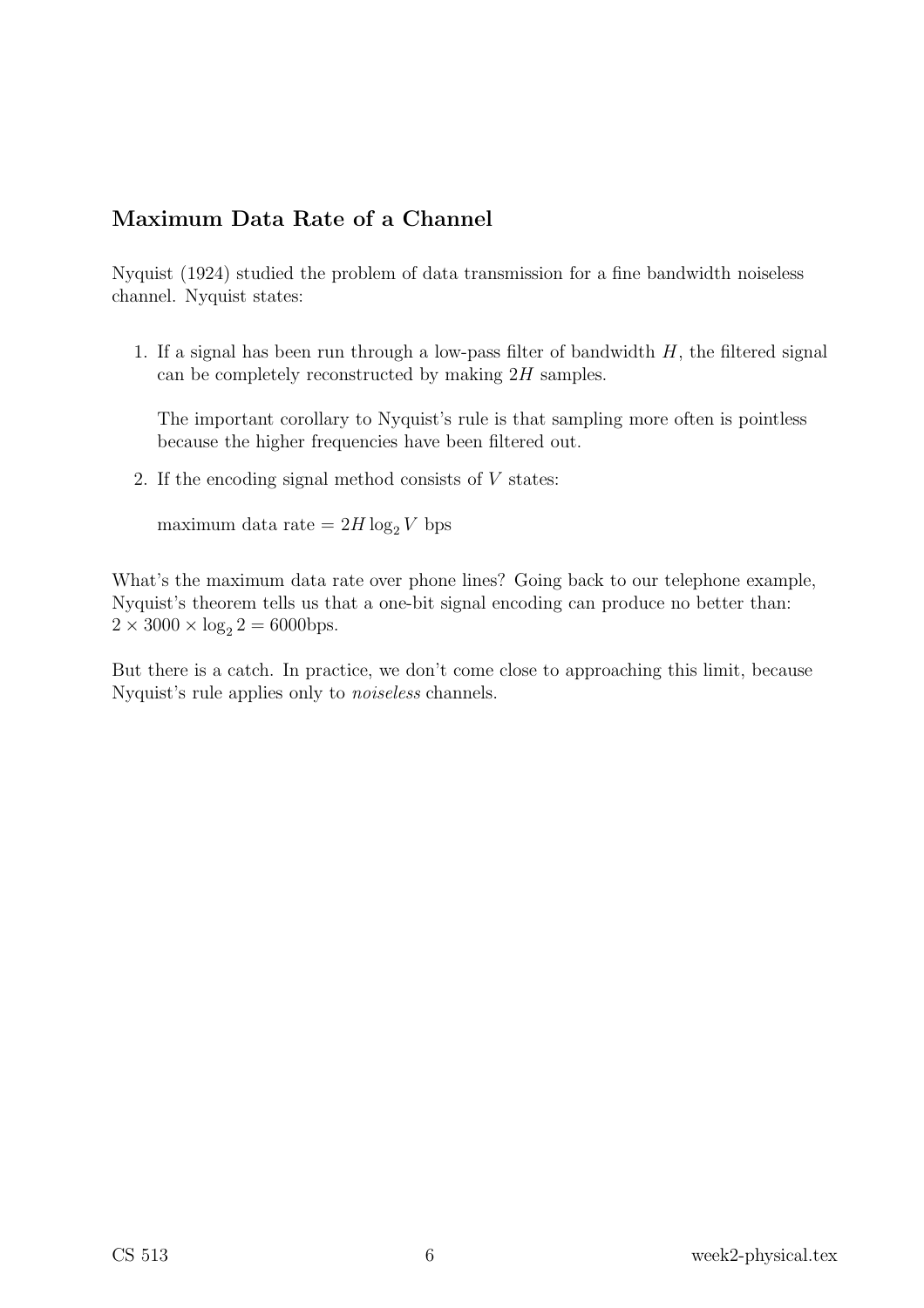## Noise on a Channel

In practice, every channel has background noise. Specifically:

- 1. Thermal noise results from thermal agitation of electrons in a conductor. It cannot be eliminated, and depends on the temperature, bandwidth, and Boltzman's constant K. Is uniformly distributed across the frequency spectrum and thus called white noise.
- 2. Intermodulation noise results when different frequencies share the same transmission medium; unwanted signals often appear at frequencies that are the sum or differences of the two frequencies.
- 3. Crosstalk noise results from unwanted coupling between signal paths. Hearing another conversation (faintly) on a telephone connection is an example of crosstalk.
- 4. Impulse noise consists of sharp, shortlived disturbances, from such sources such as lightning. Stallings Fig 2.15.

How do we measure (or quantify the amount of) background noise? The signal-to-noise ratio is a measure of the unwanted noise present on a line. It is expressed in decibels (db) and given by:

> $S/N_{(db)} = 10 \log_{10}$ signal power noise power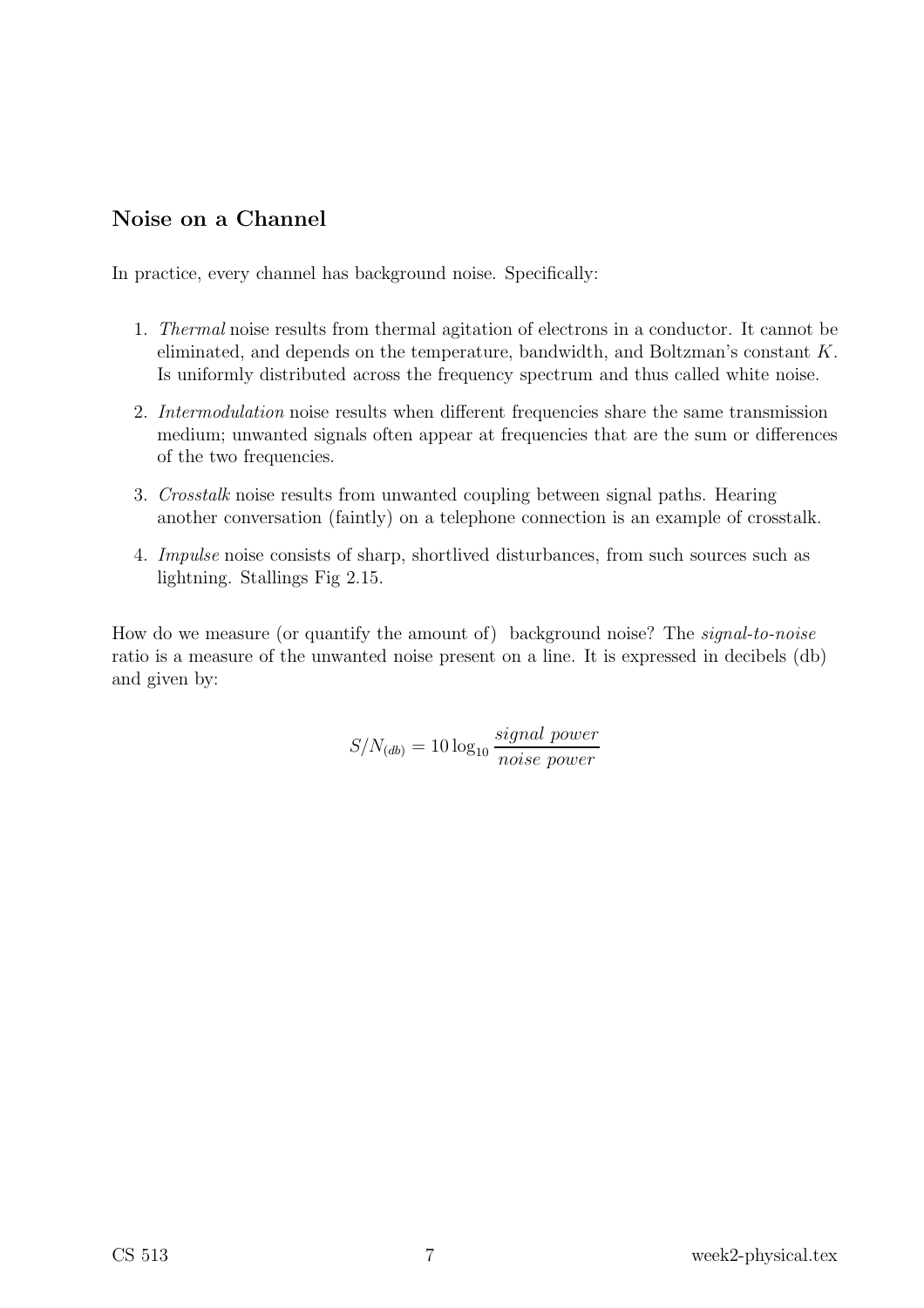### Shannon's Theorem

Shannon's theorem gives the maximum data rate for channels having noise (e.g., all real channels). Shannon's theorem states that the maximum data rate of a noisy channel of bandwidth H, signal-to-noise ratio of  $S/N$  is given by:

max data rate =  $H \log_2(1 + S/N)$ 

Note: the signal to noise ratio  $S/N$  used in Shannon's theorem refers to the ratio of signal power to noise power, not the ratio expressed in dbs (decibels). Unlike Nyquist's limit, Shannon's limit is valid regardless of the encoding method.

Let's consider a phone line again. A typical value for the  $S/N$  ratio for phone lines is 30db.

 $S/N = 10^{\frac{S/N_{(db)}}{10}} = 10^3 = 1000.$ 

Thus, the maximum data rate  $= 3000 \times \log_2(1 + 1000) \approx 30,000$  bps.

But wait — don't modems deliver data at 38.4 and 56 kbps? Many modem companies advertise that their modem deliver higher data rates, are they lying? Not necessarily. Read the fine print. Most likely, the modem uses data compression, and the high data rate is achieved only with text data.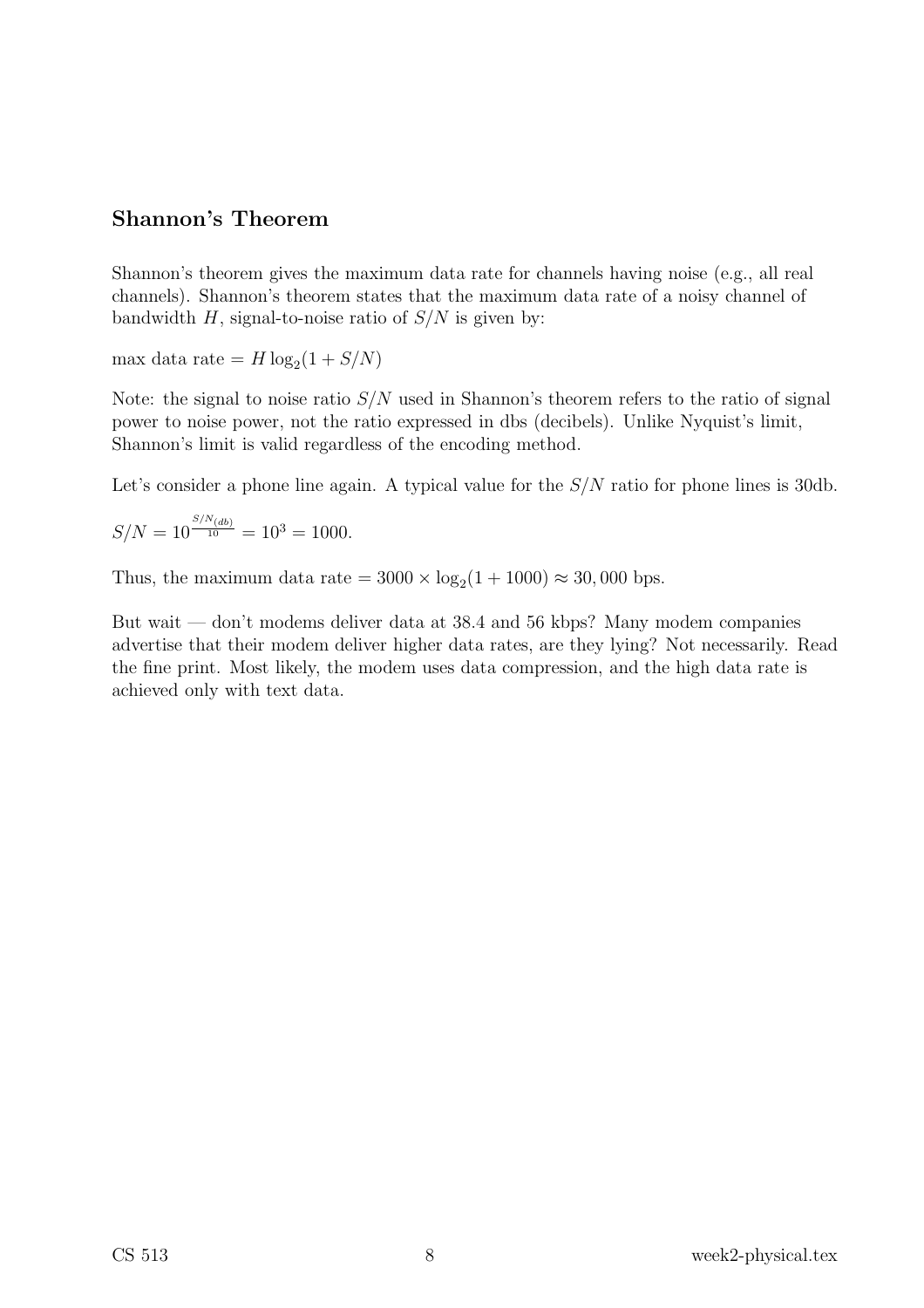Let's summarize what Nyquist and Shannon say:

- Nyquist: sampling a received signal more frequently than  $2H$  (where H is the bandwidth of the channel) is pointless.
- Nyquist: maximum data rate  $= 2H \log_2 V$  bps, where H is the bandwidth of the channel, and V is the number of distinct encodings for each baud. This result is a theoretical upper bound on the data rate in the absence of noise.
- Shannon: maximum data rate =  $H \log_2(1 + S/N)$ , where S/N is the ratio of signal power to noise power. Note that Shannon's result is independent of the number of distinct signal encodings. Nyquist's theorem implies that we can alway increase the data rate by increasing the number of distinct encodings; Shannon's limit says that is not so for a channel with noise.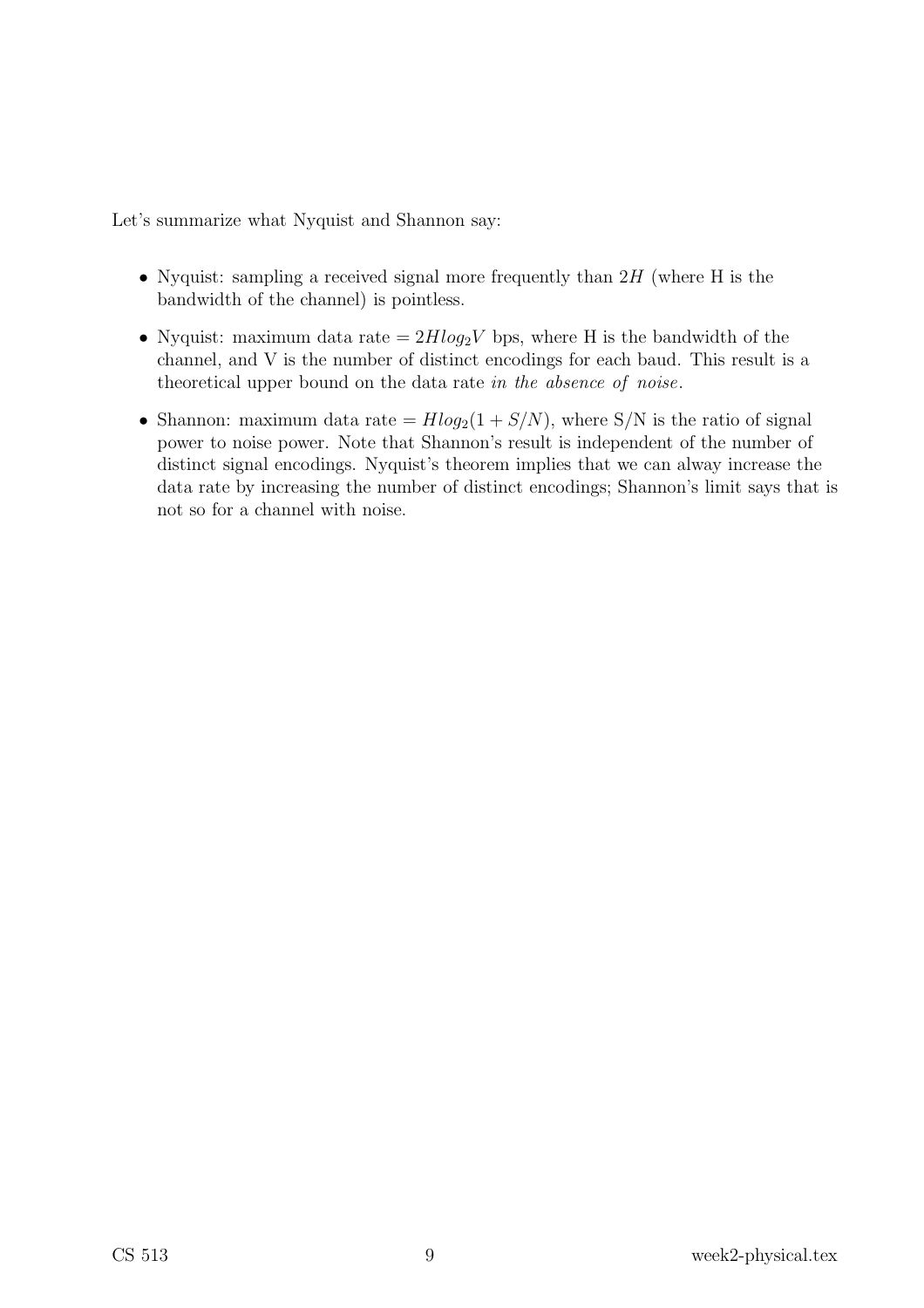# Transmission Media

Guided (a physical path) vs. unguided media (waves propagated, but not in a directed manner).

Summarized in Fig 2-11 (Tanenbaum) and Table 3.1 (Stallings).

## Physical Storage Devices

What's the most cost effective way to transmit large quantities of data? Federal Express!

Still magnetic tapes.

Also DAT digital audio tape storage devices.

Main drawback? High delay in accessing data. It takes minutes to hours to days to physically transport the cassette from one location to another.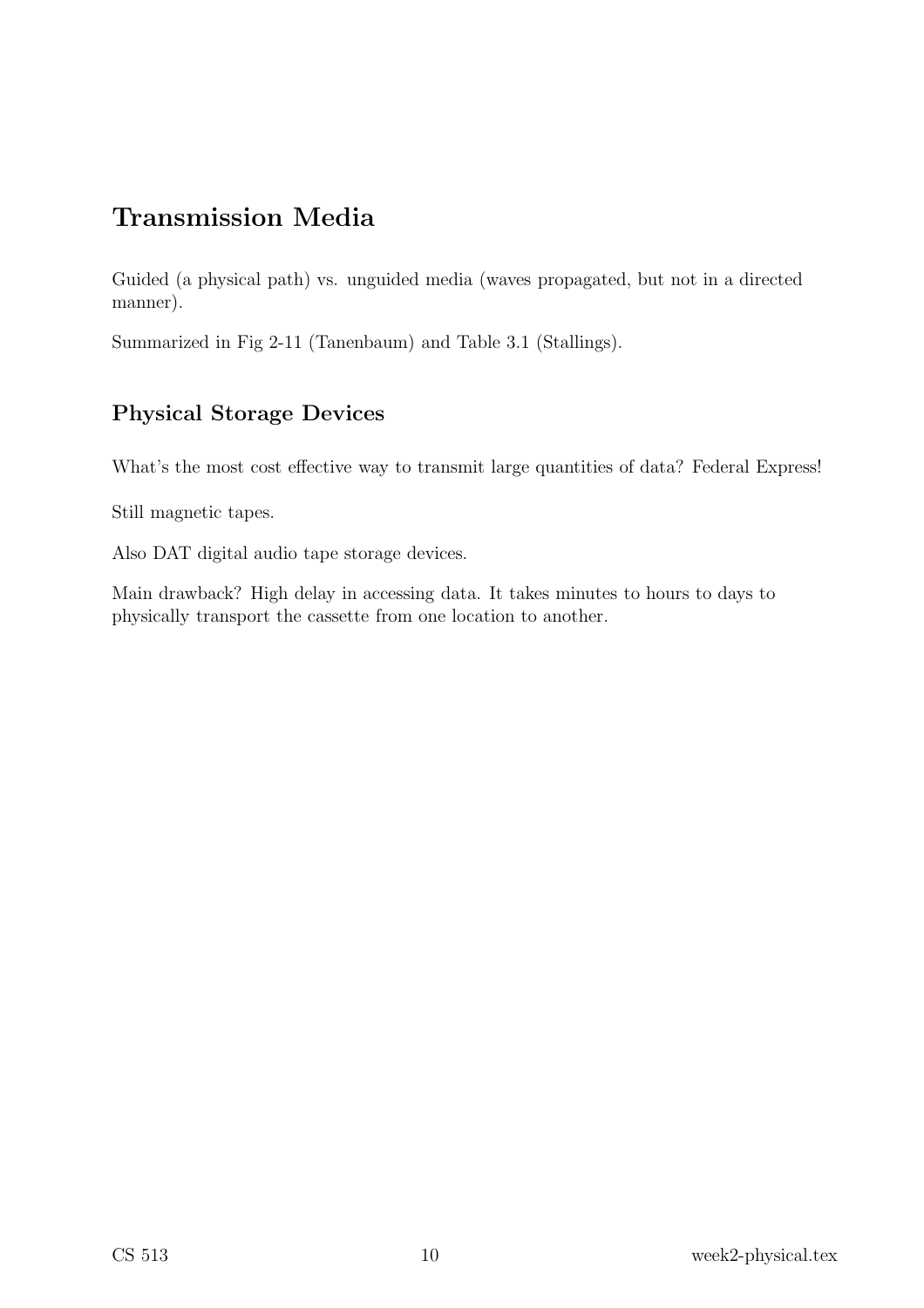# Twisted Pair

In twisted pair technology, two copper wires are strung between sites:

- The two wires are typically "twisted" together in a helix to reduce interference between the two conductors.
- Can carry analog or digital signals. Actually, they carry only analog signals. However, the "analog" signals can very closely correspond to the square waves representing bits, so we often think of them as carrying digital data.
- Data rates of several Mbps common.
- Spans distances of several kilometers.
- Data rate determined by wire thickness and length. In addition, shielding to eliminate interference from other wires impacts S/N, and ultimately, the data rate.
- Good, low-cost communication. Indeed, many sites already have twisted pair installed in offices — existing phone lines!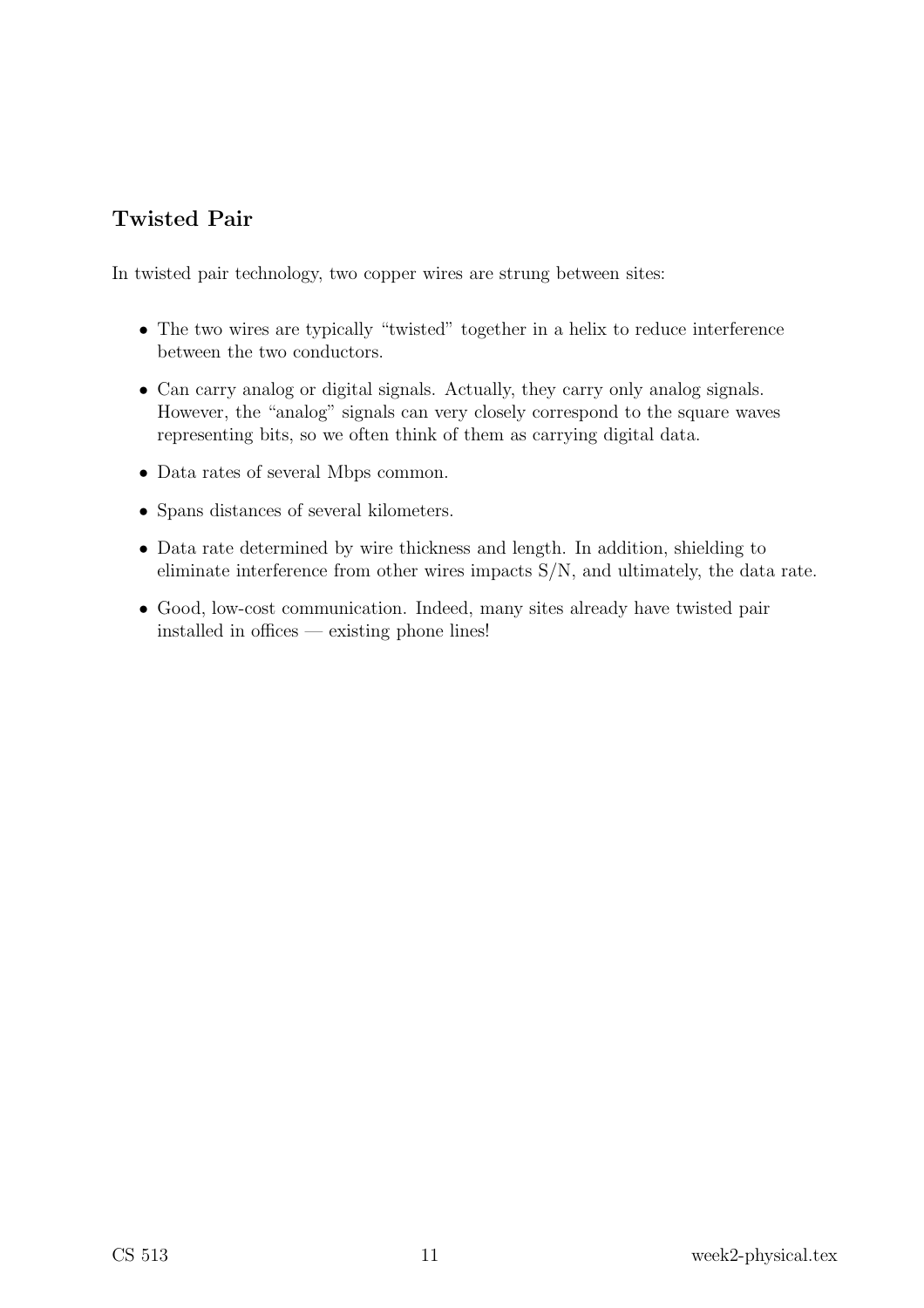## Baseband Coaxial

With "coax", the medium consists of a copper core surrounded by insulating material and a braided outer conductor.

The term baseband indicates digital transmission (as opposed to broadband analog).

Physical connection consists of metal pin touching the copper core. There are two common ways to connect to a coaxial cable:

- 1. With vampire taps, a metal pin is inserted into the copper core. A special tool drills a hole into the cable, removing a small section of the insulation, and a special connector is screwed into the hole. The tap makes contact with the copper core.
- 2. With a T junction, the cable is cut in half, and both halves connect to the T junction. A T-connector is analogous to the signal splitters used to hook up multiple TVs to the same cable wire.

Data rate depends on physical properties of cable, but 10 Mbps is typical.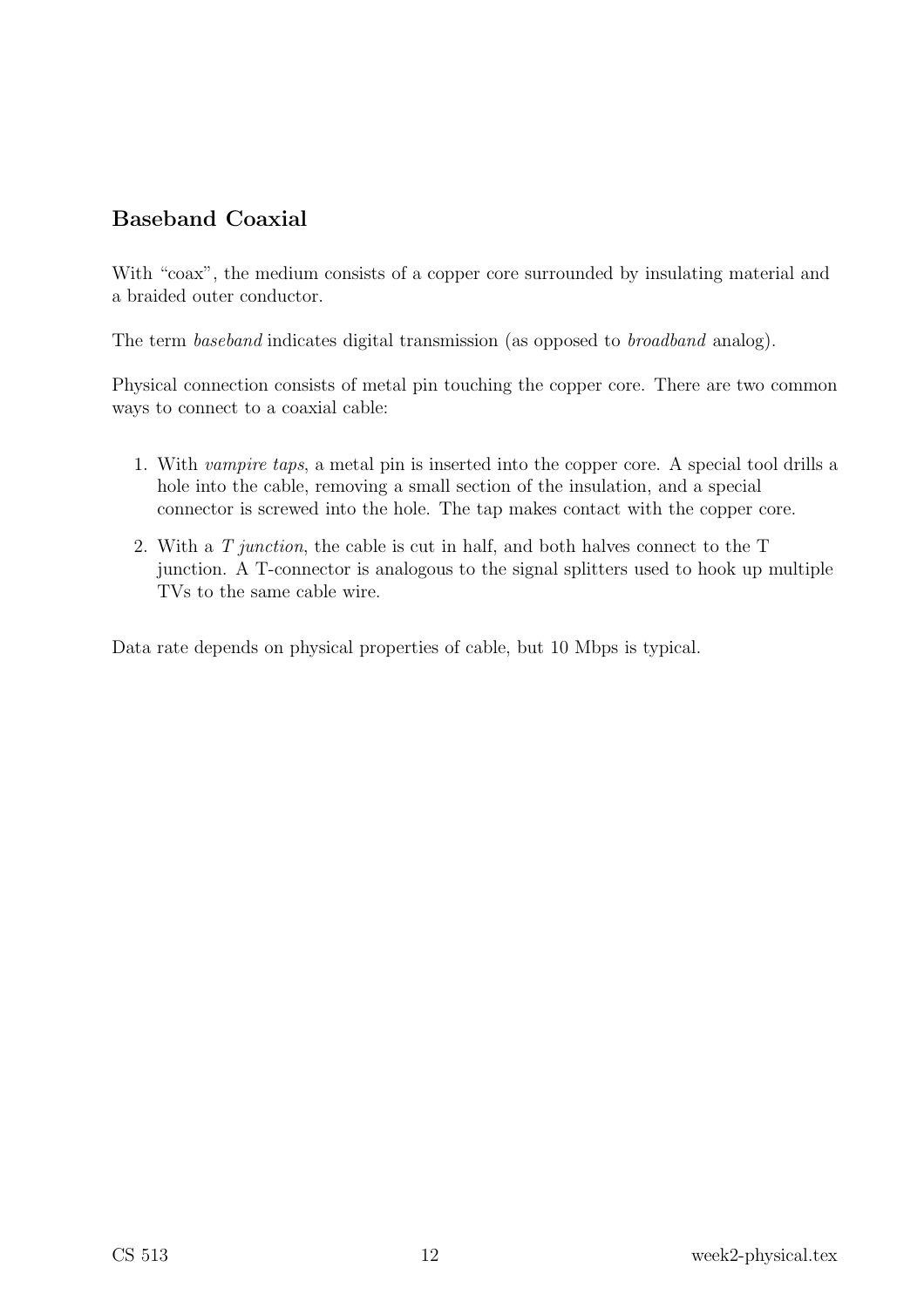## Broadband Coax

The term broadband refers to analog transmission over coax. (Note, however, that the telephone folks use broadband to refer to any channel wider than 4 kHz). The technology:

- Typically bandwidth of 300 MHz, total data rate of about 150 Mbps.
- Operates at distances up to 100 km (metropolitan area!).
- Uses analog signaling.
- Technology used in cable television. Thus, it is already available at sites such as universities that may have TV classes.
- Total available spectrum typically divided into smaller channels of 6 MHz each. That is, to get more than 6MHz of bandwidth, you have to use two smaller channels and somehow combine the signals.
- Requires amplifiers to boost signal strength; because amplifiers are one way, data flows in only one direction.

Two types of systems have emerged:

- 1. Dual cable systems use two cables, one for transmission in each direction:
	- One cable is used for receiving data.
	- Second cable used to communicate with *headend*. When a node wishes to transmit data, it sends the data to a special node called the headend. The headend then resends the data on the first cable. Thus, the headend acts as a root of the tree, and all data must be sent to the root for redistribution to the other nodes.
- 2. Midsplit systems divide the raw channel into two smaller channels, with each subchannel having the same purpose as above.

Which is better, broadband or baseband? There is rarely a simple answer to such questions. Baseband is simple to install, interfaces are inexpensive, but doesn't have the same range. Broadband is more complicated, more expensive, and requires regular adjustment by a trained technician, but offers more services (e.g., it carries audio and video too).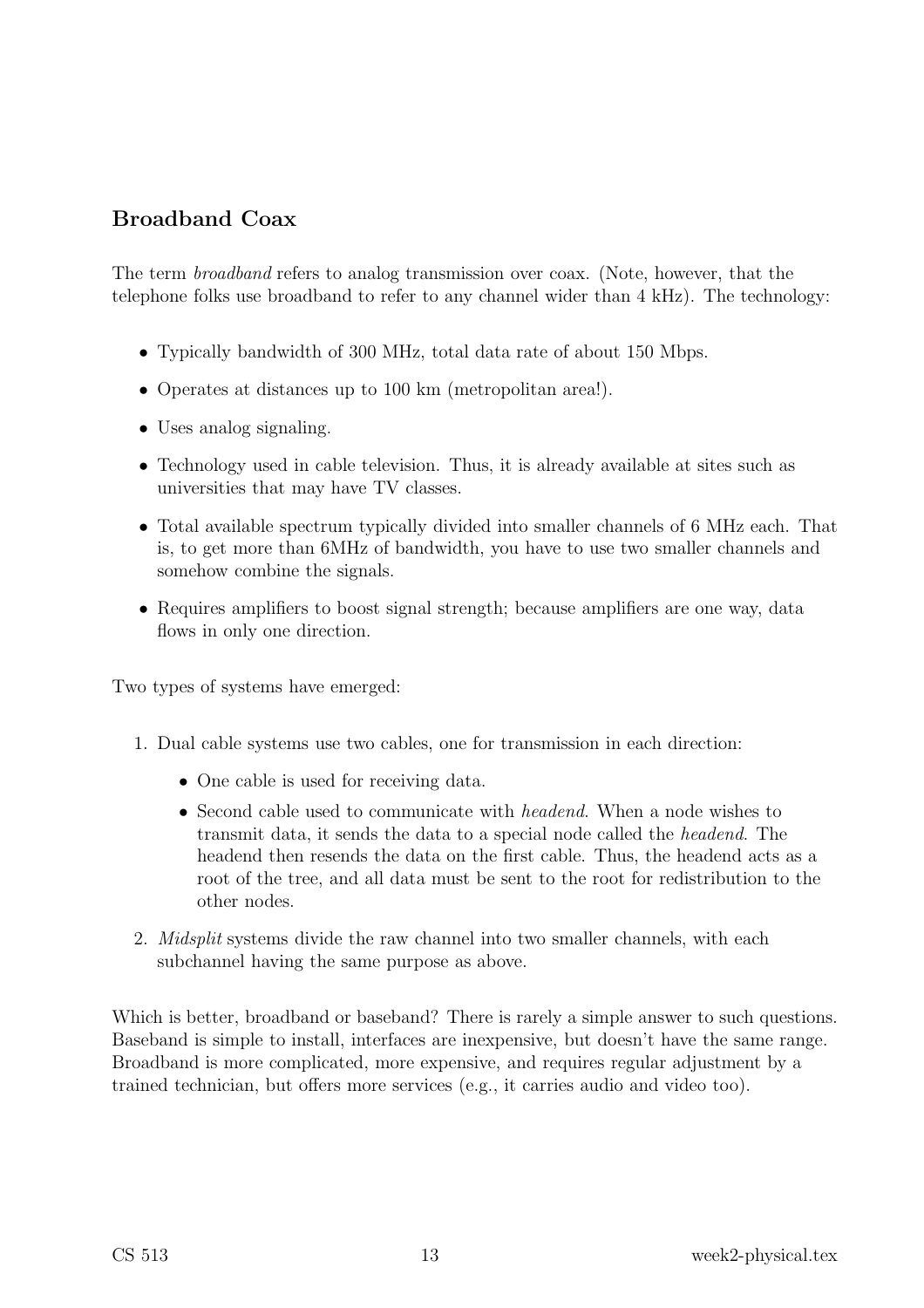## Fiber Optics

In fiber optic technology, the medium consists of a hair-width strand of silicon or glass, and the signal consists of pulses of light. For instance, a pulse of light means "1", lack of pulse means "0".

Three components are required:

- 1. Fiber medium: Current technology carries light pulses for tremendous distances (e.g., 100s of kilometers) with virtually no signal loss.
- 2. Light source: typically a Light Emitting Diode (LED) or laser diode. Running current through the material generates a pulse of light.
- 3. A photo diode light detector, which converts light pulses into electrical signals.

Advantages:

- 1. Tremendously high data rate, low error rate. 1000 Mbps (1 Gbps) over distances of kilometers common. Error rates are so low they are almost negligible.
- 2. Difficult to tap, which makes it hard for unauthorized taps as well.

How difficult is it to prevent coax taps? Very difficult indeed, unless one can keep the entire cable in a locked room!

- 3. Much thinner (per logical phone line) than existing copper circuits.Because of its thinness, phone companies can replace thick copper wiring with fibers having much more capacity for same volume. This is important because it means that aggregate phone capacity can be upgraded without the need for finding more physical space to hire the new cables.
- 4. Not susceptible to electrical interference (lightning) or corrosion (rust).
- 5. Greater repeater distance than coax.

Disadvantages:

- Difficult to tap. It really is point-to-point technology. In contrast, tapping into coax is trivial. No special training or expensive tools or parts are required.
- One way channel. Two fibers needed to get full duplex (both ways) communication.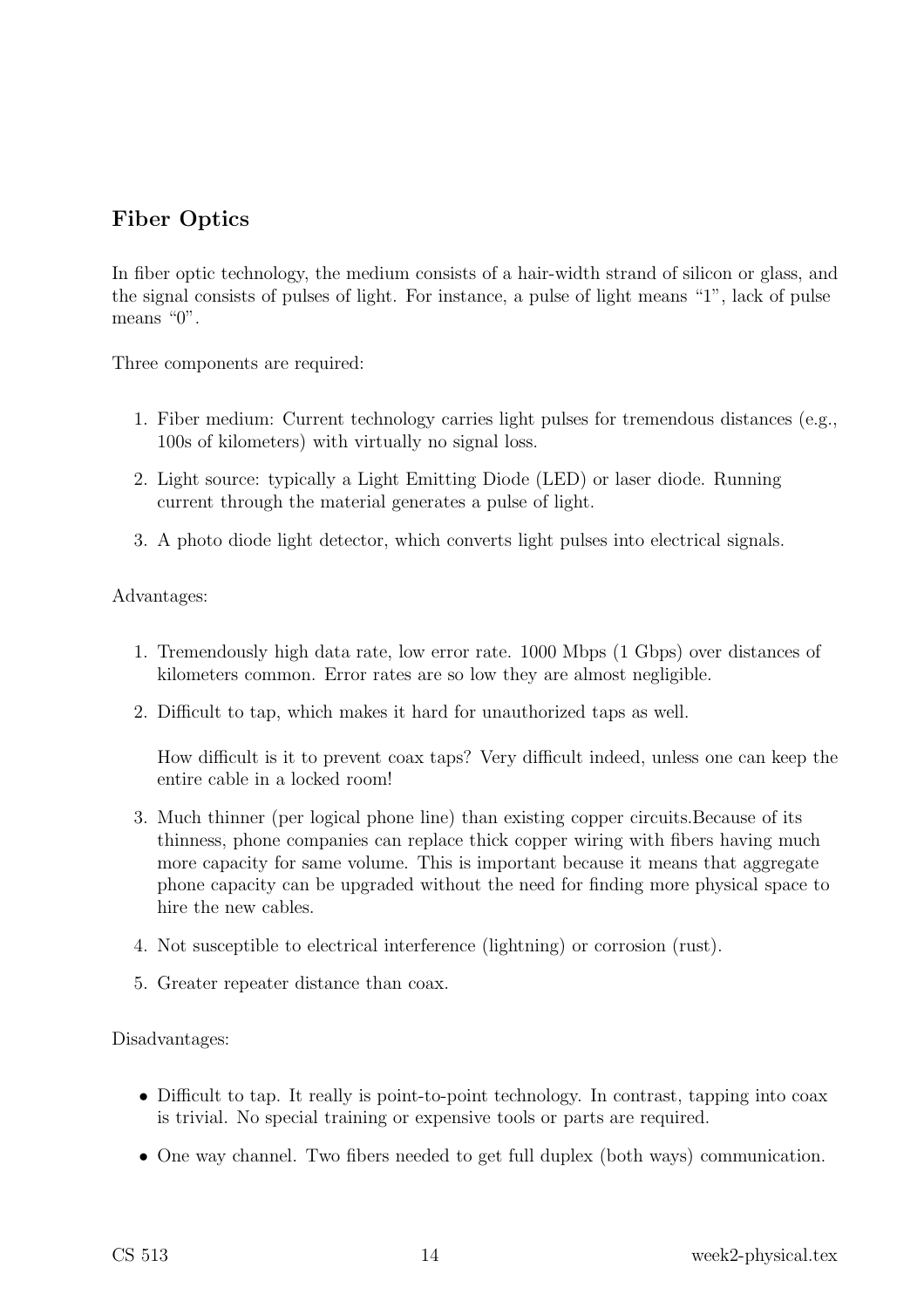### Fiber Uses

- long-haul trunks—increasingly common in telephone network (Sprint ads)
- metropolitan trunks—without repeaters (ave 8 miles in length)
- rural exchange trunks—link towns and villages
- local loops—direct from central exchange to a subscriber (business or home)
- local area networks—100Mbps ring networks.

Direction of the future.

## Line-of-Sight (Wireless) Transmission

Line-of-sight technology is used when running a physical cable (either fiber or copper) between two end points is not possible. For example, running wires between buildings is probably not legal if the buildings are separated by a public street.

Infrared signals typically used for short distances (across the street or within same room),

Microwave signals commonly used for longer distances (10's of km). Sender and receiver use some sort of dish antenna.

Difficulties:

- 1. Weather interferes with signals. For instance, clouds, rain, lightning, etc. may adversely affect communication.
- 2. Radio transmissions easy to tap. A big concern for companies worried about competitors stealing plans.
- 3. Signals bouncing off of structures may lead to out-of-phase signals that the receiver must filter out.